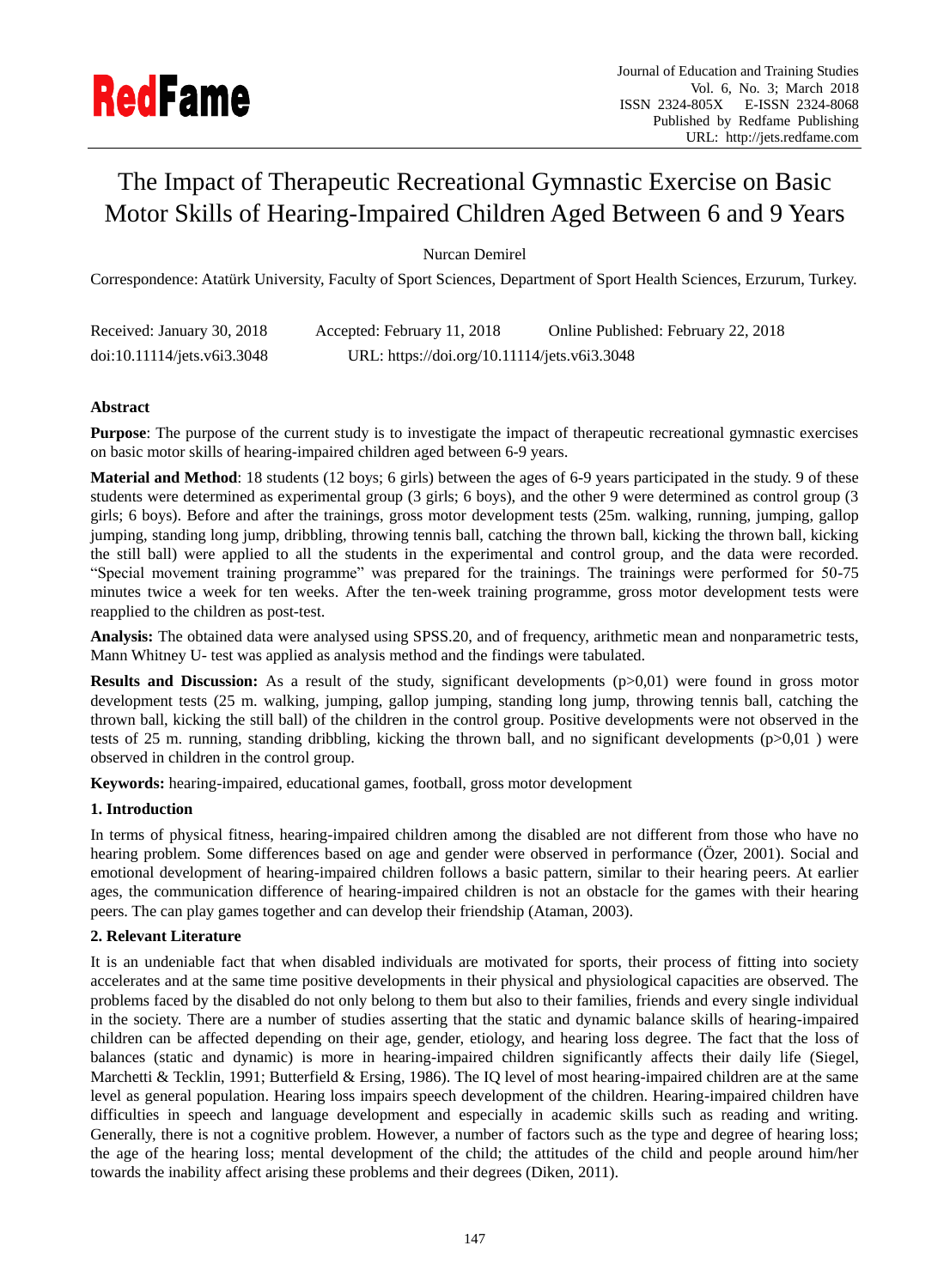Hearing-impaired children go through the same developmental process as their hearing peers at the ages of 0-2 years. However, at later ages, delay and inefficiency can be observed in skills related to balance and body coordination due to the defects in auditory canal nerves of hearing-impaired children (Ersoy  $\&$  Avcı, 2000). It was found in the studies with children aged between 6-10 years that hearing-impaired children were less successful in fine motor skills than their hearing peers (Levis, 1992; Güven & Bal, 1992; Baldemir & Bal, 1995; Darıca & Tanju, 1995; Erdem & Otman, 1996; Bal & Tanju, 1997). What is the purpose of the current study?

The purpose of the current study is to investigate the impact of therapeutic recreational gymnastic exercises on basic motor skills of hearing-impaired children aged between 6-9 years.

### **3. Methods**

#### *3.1 Participants and Procedure*

18 students (12 boys; 6 girls) between the ages of 6-9 years participated in the study. 9 of these students were experimental group (3 girls; 6 boys), and the other 9 were control group (3 girls; 6 boys). Permission was granted for the study by Erzurum Directorate of National Education, the school administrators and the families of the participants. Before the trainings, gross motor development tests (25m. walking, 25m. running, jumping, gallop jumping, standing long jump, standing dribbling, throwing tennis ball, catching the thrown ball, kicking the thrown ball, kicking the still ball) were applied to all the students in the experimental and control group, and the data were recorded. "Special movement training programme" was prepared for the trainings. The trainings were performed for 50-75 minutes twice a week for ten weeks. Volunteer students from the Department of Recreation, Faculty of Sport Sciences, supported the study. These volunteers were chosen from the students who took "Physical Education and Sport for the Disabled", course and "Therapeutic Recreation and Programme Development in Recreation Services" course. After the ten-week training programme, gross motor development tests were reapplied to the children as post-test.

The following materials were prepared for the study:

- 1. Barriers of different heights (10cm., 15 cm., 20 cm., 25 cm., and 30 cm.)
- 2. Balls of different sizes (basketball, volleyball, f balls)
- 3. Health balls in different weights (1 kg., 1.5 kg., 2 kg.)
- 4. Pilates balls of different sizes (30 cm., 40 cm., 50 cm., and 70 cm.)
- 5. Jumping rope (rubber, rope)
- 6. Balance boards of different heights (20 cm, 30 cm, and 40 cm.)
- 7. Towing rope (3 m., 5 m., 7 m.)
- 8. Exercise springs (rubber bands)
- 9. Mini trampoline (diameter 100 cm., diameter 125 cm.)
- 10. Ball targets of different sizes (height 150 cm., 175 cm., and 200 cm.)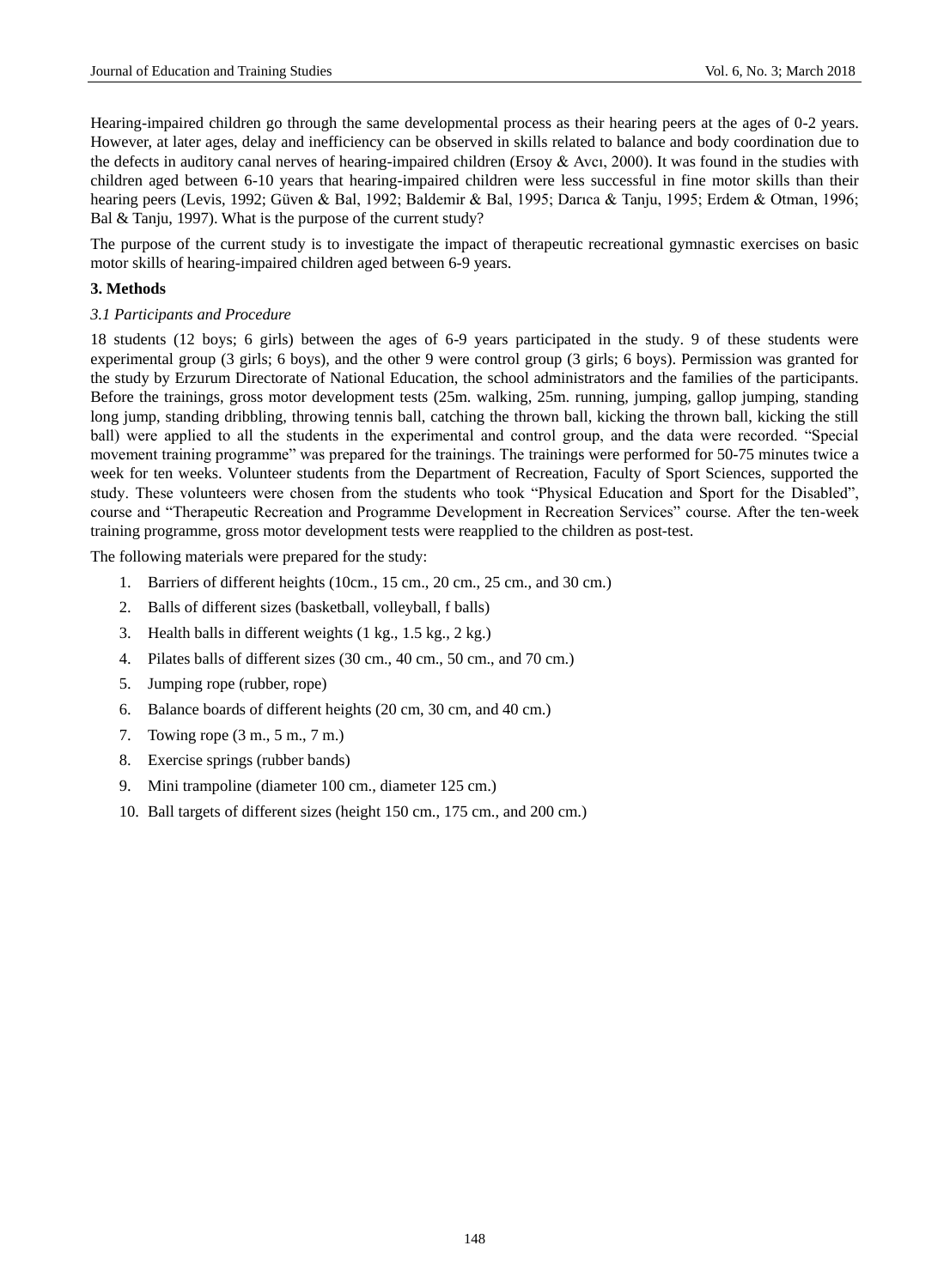# *3.2 Special Movement Training Programme*

| Table 1. Special movement training programme applied in the study |  |
|-------------------------------------------------------------------|--|
|                                                                   |  |
|                                                                   |  |
|                                                                   |  |

|       |      |                                               |                                                                                                        | Gains                                                                    |
|-------|------|-----------------------------------------------|--------------------------------------------------------------------------------------------------------|--------------------------------------------------------------------------|
| Weeks | Days | <b>Purpose</b>                                | Content                                                                                                |                                                                          |
|       | Sat. | Walking, running, leaping                     | Straight walking, slalom walking, straight running,<br>slalom running, standing leaping, leaping while | To be able to walk in balance, to run and                                |
|       |      |                                               | walking                                                                                                | to leap                                                                  |
|       | Sun. | Holding, gripping, throwing                   | Holding, gripping and throwing the ball, holding,                                                      | To be able to hold the objects properly,                                 |
|       |      |                                               | gripping and throwing the tennis ball                                                                  | to grip, to throw                                                        |
| 2     | Sat. | Walking, running, leaping                     | Straight walking, slalom walking, straight running,                                                    | To be able to walk in balance, to run and                                |
|       |      |                                               | slalom running, standing leaping, leaping while                                                        | to leap                                                                  |
|       |      |                                               | walking                                                                                                |                                                                          |
|       | Sun. | Holding, gripping, throwing                   | Holding, gripping and throwing the ball, holding,                                                      | To be able to walk in balance, to run and                                |
|       |      |                                               | gripping and throwing the tennis ball                                                                  | to leap                                                                  |
| 3     | Sat. | Holding and throwing, holding                 | Catching the thrown ball an rethrowing, holding                                                        | To be able to hold the balls in different                                |
|       |      | with foot and kicking, throwing               | the rolling ball with foot and kicking, throwing and                                                   | size and weight with both hands and                                      |
|       |      | to the target                                 | kicking the ball to the target                                                                         | feet, to control and to throw                                            |
|       | Sun. | Throwing and kicking the ball                 | Throwing the ball to the target, Throwing the                                                          | To be able to hold the balls in different                                |
|       |      | to the target                                 | tennis ball to the target, kicking the soccer ball to                                                  | size and weight with both hands and                                      |
|       |      |                                               | the target                                                                                             | feet, to control and to throw                                            |
| 4     | Sat. | Holding and throwing, holding                 | Catching the thrown ball an rethrowing, holding                                                        | To be able to hold the balls in different                                |
|       |      | with foot and kicking, throwing               | the rolling ball with foot and kicking, throwing and                                                   | size and weight with both hands and                                      |
|       |      | to the target                                 | kicking the ball to the target                                                                         | feet, to control and to throw                                            |
|       | Sun. | Throwing and kicking the ball                 | Throwing the ball to the target, Throwing the                                                          | To be able to hold the balls in different                                |
|       |      | to the target                                 | tennis ball to the target, kicking the soccer ball to<br>the target                                    | size and weight with both hands and<br>feet, to control and to throw     |
| 5     | Sat. | Rolling, climbing, walking in                 | Rolling on a flat gym mat, climbing up a gym mat,                                                      | To be able to roll properly and in                                       |
|       |      | balance, hopping                              | walking during gymnastics, hopping on the rope                                                         | balance, to climb, to walk in balance, to                                |
|       |      |                                               | ladder on one foot and both feet                                                                       | hop                                                                      |
|       | Sun. | Rolling, climbing, walking in                 | Rolling on inclined mat, climbing up inclined mat,                                                     | To be able to roll properly and in                                       |
|       |      | balance, hopping                              | walking during gymnastics, hopping on the rope                                                         | balance, to climb, to walk in balance, to                                |
|       |      |                                               | ladder on one foot and both feet                                                                       | hop                                                                      |
| 6     | Sat. | Rolling, climbing, walking in                 | Rolling on a flat gym mat, climbing up a gym mat,                                                      | To be able to roll properly and in                                       |
|       |      | balance, hopping                              | walking during gymnastics, hopping on the rope                                                         | balance, to climb, to walk in balance, to                                |
|       |      |                                               | ladder on one foot and both feet                                                                       | hop                                                                      |
|       | Sun. | Rolling, climbing, walking in                 | Rolling on inclined mat, climbing up inclined mat,                                                     | To be able to roll properly and in                                       |
|       |      | balance, hopping                              | walking during gymnastics, hopping on the rope                                                         | balance, to climb, to walk in balance, to                                |
|       |      |                                               | ladder on one foot and both feet                                                                       | hop                                                                      |
|       |      |                                               |                                                                                                        |                                                                          |
| 7     | Sat. | Dribbling, shooting, passing in<br>basketball | Training with the techniques specific to the sport<br>branch                                           | To be able to perform technique skills<br>specific to the sport branches |
|       |      |                                               |                                                                                                        |                                                                          |
|       | Sun. | Dribbling, shooting, passing in               | Training with the techniques specific to the sport                                                     | To be able to perform technique skills                                   |
|       |      | football                                      | branch                                                                                                 | specific to the sport branches                                           |
| 8     | Sat. | Dribbling, shooting, passing in               | Training with the techniques specific to the sport                                                     | To be able to perform technique skills                                   |
|       |      | basketball                                    | branch                                                                                                 | specific to the sport branches                                           |
|       | Sun. | Dribbling, shooting, passing in               | Training with the techniques specific to the sport                                                     | To be able to perform technique skills                                   |
|       |      | football                                      | branch                                                                                                 | specific to the sport branches                                           |
| 9     | Sat. | Sports educational games, team                | Training with the educational games specific to the                                                    | To be able to hold the balls in different                                |
|       |      | work                                          | sport branches                                                                                         | size and weight with both hands and                                      |
|       |      |                                               |                                                                                                        | feet, to control and to throw                                            |
|       | Sun. | Sports educational games, team                | Training with the educational games specific to the                                                    | To be able to roll properly and in                                       |
|       |      | work                                          | sport branches                                                                                         | balance, to climb, to walk in balance, to                                |
|       |      |                                               |                                                                                                        | hop                                                                      |
| 10    | Sat. | Sports educational games, team                | Training with the educational games specific to the                                                    | To be able to perform technique skills                                   |
|       |      | work                                          | sport branches                                                                                         | specific to the sport branches                                           |
|       | Sun. | Sports educational games, team                | Training with the educational games specific to the                                                    | To be able to play games in pairs and<br>groups, to obey the rules       |
|       |      | work                                          | sport branches                                                                                         |                                                                          |

# **4. Data Analyses**

The obtained data were analysed using SPSS.20, and frequency, arithmetic mean and Wilcoxon signed-rank test were applied as analysis method and the findings were tabulated.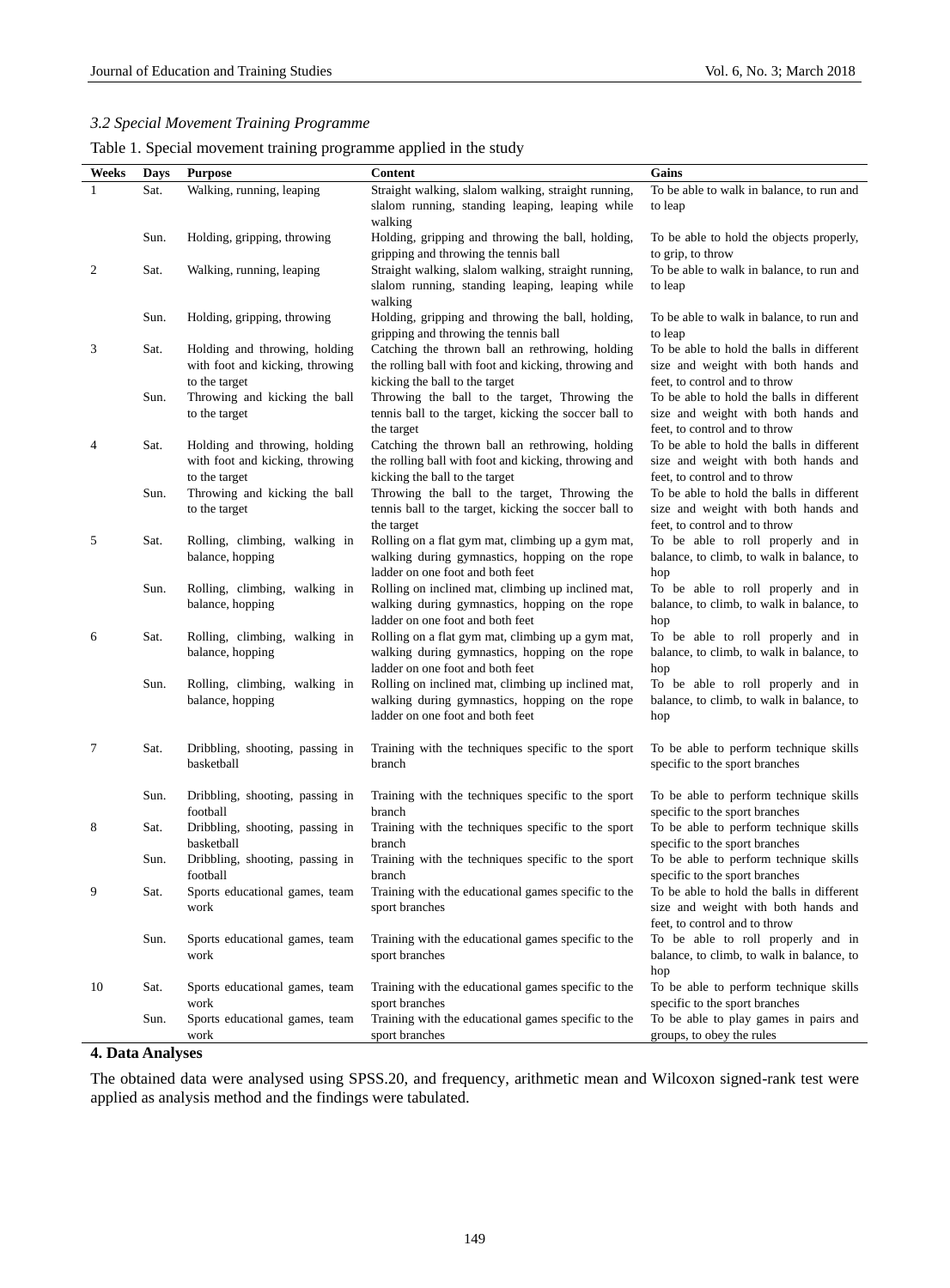#### **5. Discussion of the Results**

Table 2. The age, gender and grades of the participants

| <b>GENDER</b> | Group        | N                       | $\frac{6}{9}$ |  |
|---------------|--------------|-------------------------|---------------|--|
| Male          | Experimental | 6                       | 33,3          |  |
|               | Control      | 6                       | 33,3          |  |
| Female        | Experimental | 3                       | 16,6          |  |
|               | Control      | 3                       | 16,6          |  |
| AGE           |              | N                       | $\%$          |  |
| 6 years       | Experimental | 2                       | 5,5           |  |
|               | Control      | $\overline{c}$          | 5,5           |  |
| 7 years       | Experimental | 3                       | 11,1          |  |
|               | Control      | 3                       | 11,1          |  |
| 8 years       | Experimental | $\overline{c}$          | 8,3           |  |
|               | Control      | $\overline{c}$          | 8,3           |  |
| 9 years       | Experimental | $\sqrt{2}$              | 5,5           |  |
|               | Control      | $\overline{c}$          | 5,5           |  |
| <b>GRADE</b>  |              | N                       | $\%$          |  |
| $5th$ grade   | Experimental | $\overline{c}$          | 16,6          |  |
|               | Control      | $\overline{c}$          | 16,6          |  |
| $6th$ grade   | Experimental | 3                       | 13,8          |  |
|               | Control      | 3                       | 13,8          |  |
| $7th$ grade   | Experimental | 2                       | 11,1          |  |
|               | Control      | $\mathbf{2}$            | 11,1          |  |
| $8th$ grade   | Experimental | $\overline{\mathbf{c}}$ | 8,3           |  |
|               | Control      | $\overline{c}$          | 8,3           |  |

Table 3. The pre-test and post-test scores of the experimental group

| <b>Applied Tests</b>     | <b>Pre-test</b>   | Post-test         | Z         | <b>Significance</b> |
|--------------------------|-------------------|-------------------|-----------|---------------------|
|                          | $X \pm S.D$       | $X \pm S.D$       |           | Level               |
| 25 m. walking            | $5,21$ sn.        | 4,33              | $-7,615$  | $.001***$           |
| $25 \text{ m}$ . running | $4,75$ sn.        | 4,65              | 2,256     | .975                |
| Jumping                  | 18,35cm.          | 27,45             | $-13,186$ | $0.001$ ***         |
| Galop jumping            | 45cm.             | 65                | $-3,079$  | $.001***$           |
| Standing long jump       | 65cm.             | 95                | $-8,417$  | $0.001$ ***         |
| Standing dribbling       | 6 sn.             | 5 s.              | 1.925     | .619                |
| Throwing tennis ball     | 15,45m.           | 25,35             | $-10.935$ | $0.001$ ***         |
| Catching the thrown ball | $3 \text{ in } 5$ | $5 \text{ in } 5$ | $-10.944$ | $0.001$ ***         |
| Kicking the thrown ball  | $2 \text{ in } 5$ | $2 \text{ in } 5$ | 4,540     | .575                |
| Kicking the still ball   | 12 m.             | 20 m.             | $-8.345$  | $.001***$           |

Table 4. The pre-test and post-test scores of the control group

| <b>Applied Tests</b>     | <b>Pre-test</b>   | Post-test   | z        | <b>Significance</b> |
|--------------------------|-------------------|-------------|----------|---------------------|
|                          | $X \pm S.D$       | $X \pm S.D$ |          | Level               |
| 25 m. walking            | 5,45sn.           | 5.33        | $-4,615$ | .565                |
| $25 \text{ m}$ . running | 5,75sn.           | 5,65        | $-2,256$ | .975                |
| Jumping                  | 16,30cm.          | 17,45       | $-3,186$ | .735                |
| Galop jumping            | 40cm.             | 45          | $-3.079$ | ,235                |
| Standing long jump       | 55cm.             | 55          | $-5.417$ | ,127                |
| Standing dribbling       | 7 sn.             | 6 sn.       | $-1,925$ | ,619                |
| Throwing tennis ball     | 17,50m.           | 18,50       | $-6.935$ | .895                |
| Catching the thrown ball | $5 \text{ in } 3$ | 5te 2       | -4.944   | .456                |
| Kicking the thrown ball  | $5 \text{ in } 2$ | 5 te 2      | -4.540   | .575                |
| Kicking the still ball   | $10 \text{ m}$ .  | 11 m.       | $-6.345$ | ,295                |

As a result of the study, significant developments (p>0,01) were found in gross motor development tests (25m. walking, jumping, gallop jumping, standing long jump, throwing tennis ball, catching the thrown ball, kicking the still ball) of the children in the experimental group. Positive developments were not observed in the tests of 25m. running, standing dribbling, kicking the thrown ball. No significant developments (p>0,01) were observed in children in the control group.

In previous studies about hearing-impaired children, it was asserted that there were developments parallel with the age in running, throwing, hitting and hopping, but there were delays in kicking the ball, leaping, catching and jumping.

Some researchers observed delays in bouncing the ball, catching, kicking the ball, and throwing the ball among the hearing-impaired children. In another study (Winnick & Short, 1985), it was found that motor performance of the hearing-impaired students who went to a school for hearing-impaired children was significantly higher than of those who went to a public school with inclusive education. Exercise programmes prepared for and applied to